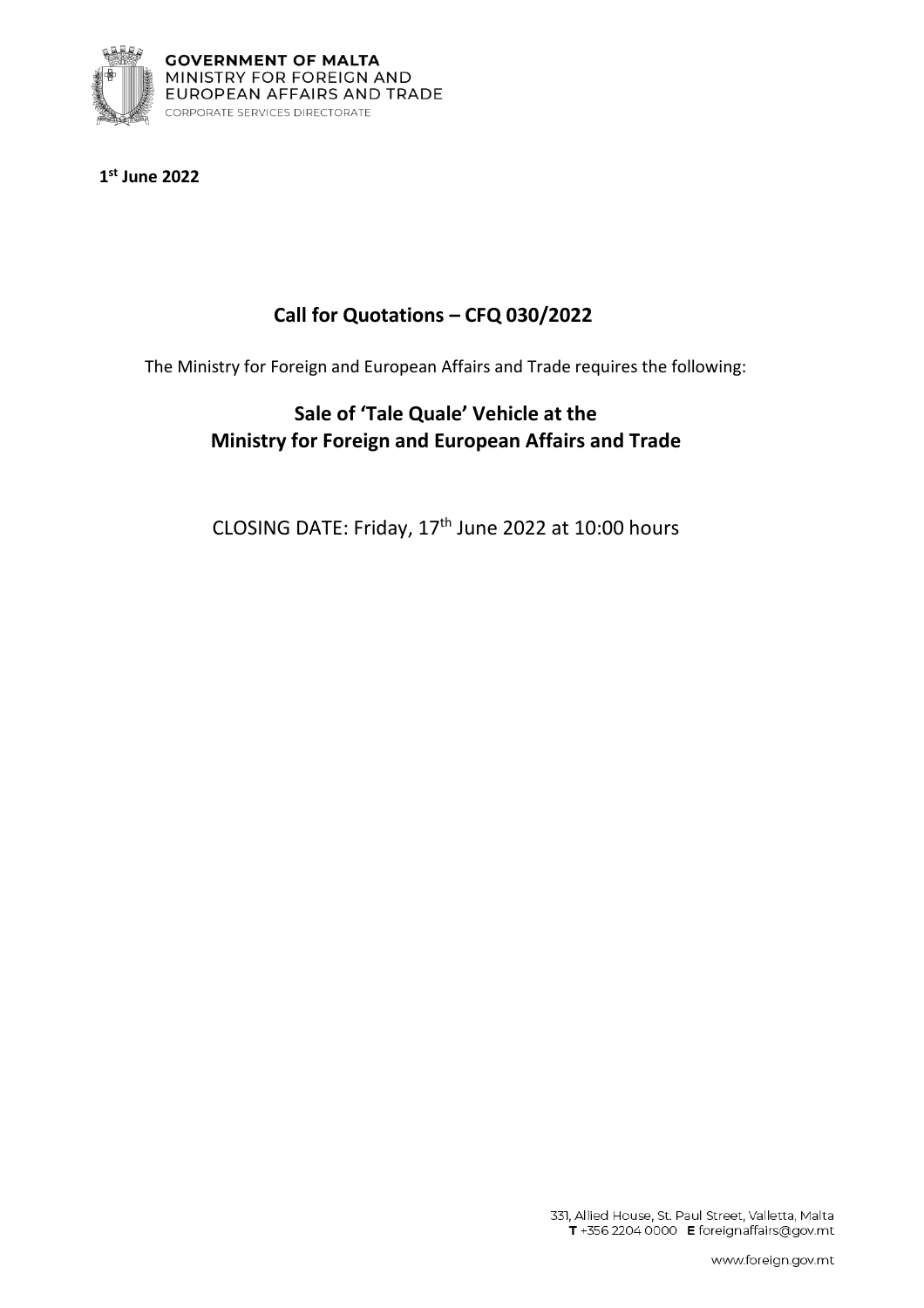

## **Section A: Instructions to Bidders**

### **Scope**

This Call for Quotation which is being issued by the Ministry for Foreign and European Affairs and Trade, hereinafter referred to 'The Contracting Authority' or 'the Ministry' is for the sale tale quale and without warranty of (1) one motor vehicle, by authority of Article 4.3.4 (Disposal of unserviceable and surplus stock) of Treasury Circular 6/2014 in terms of the General Financial Regulations (CAP 174.01).

| <b>Make and Model:</b>      | Honda Accord      |
|-----------------------------|-------------------|
| <b>Chassis No:</b>          | SHHCG8540YU035719 |
| YOM:                        | 2000              |
| <b>Body Type:</b>           | Saloon            |
| <b>Registration Number:</b> | JBE791            |
| Mileage:                    | Unreadable        |

### **Tendered Price**

Bidders are to submit a lump sum. The quoted price shall be exclusive of Value Added Tax and all other charges applicable. All taxes, fees and expenses, permits, etc associated shall be borne by the bidder.

### **Inspection**

Inspection meetings shall be convened at the Park and Ride in Floriana on the 10<sup>th</sup> June 2022 at 11:00hrs.

Prospective bidders are to register their attendance to the site visits by sending an email on [offers.mfet@gov.mt](mailto:offers.mfet@gov.mt) indicating interest.

Should no bidders register for the session, then the Ministry reserves the right not to hold the inspection session.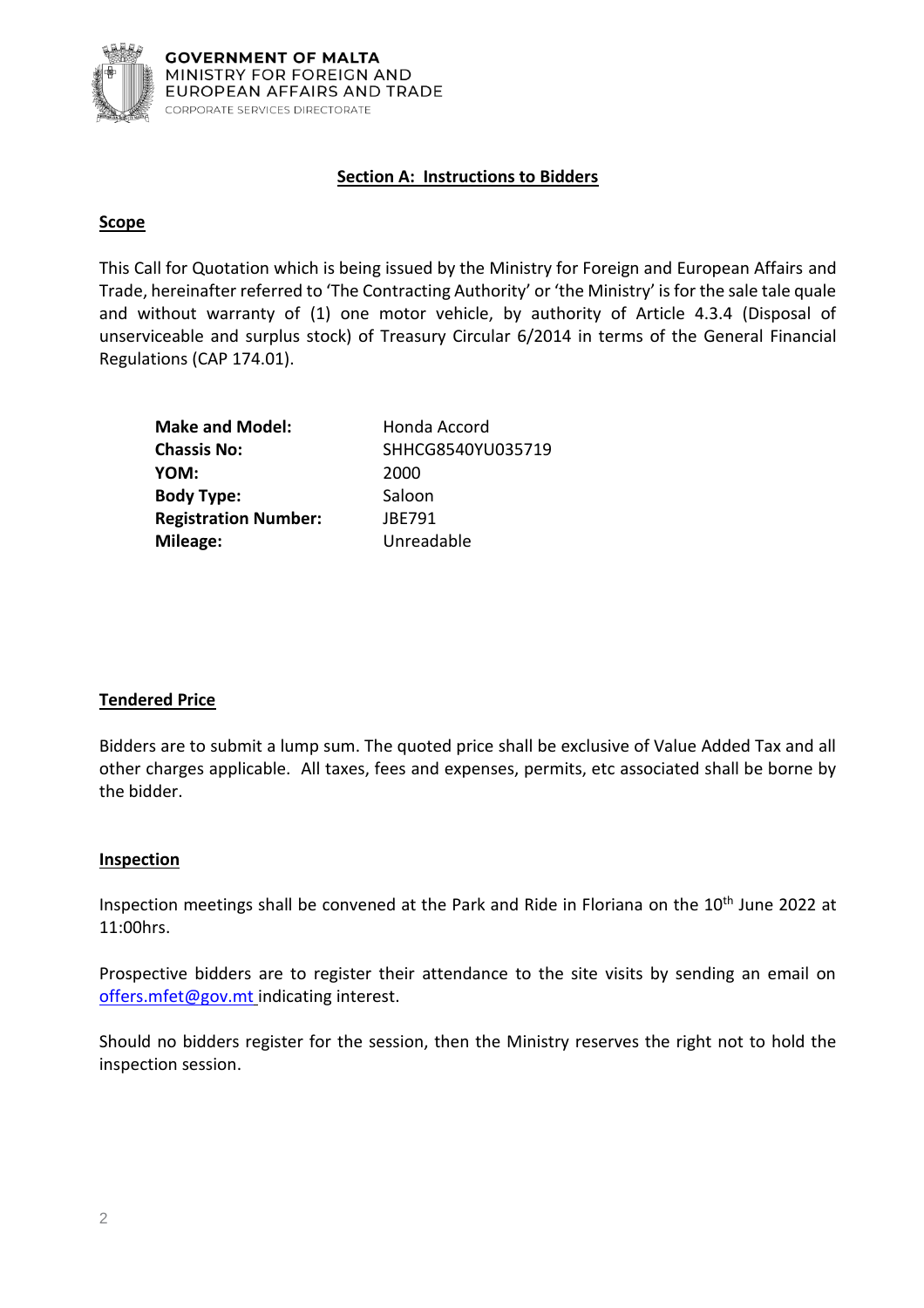

### **Eligibility**

Public officers shall not be allowed to quote or to tender for the acquisition of the mentioned vehicle both in a direct or indirect manner.

Natural persons, companies or undertakings who fall under any of the conditions set out in Regulation 126 of the Public Procurement Regulations, 2016 (Legal notice 352 of 2016) are excluded from participating in this tender offer.

### **Interpretation or correction of bid documents**

Bidders shall promptly notify the Contracting Authority of any ambiguity in or discrepancy between any of the bid documents which they may discover upon examination of the bid documents.

Bidders requiring clarifications or interpretation of the bid documents shall make a written request on email [offers.mfet@gov.mt](mailto:offers.mfet@gov.mt) by 10:00hrs on 15th June 2022. **Any requests after this date will not be taken in consideration.**

Any interpretations, corrections or changes to the bid documents by the Contracting Authority will be made by an official addendum. Interpretations, corrections or changes made in any other manner will not be valid, and bidders shall not rely upon such interpretation, corrections and changes.

The Contracting Authority may, at its own discretion, as necessary, extend the deadline for submission of bids to give bidders sufficient time to take clarification notes into account when preparing their bids.

### **Bid preparation costs**

Applications shall bear all costs associated with the preparation and submission of the bid documents. The Ministry shall not reimburse any expenses associated with the preparation of the bid documents in the event that any or all offer/s is/are rejected.

### **Submission of Bid**

- a. All quotations must be submitted in one original on the prescribed form. (Section B below);
- b. Bidders will be deemed to have satisfied themselves, before submitting their financial bid, to its correctness and completeness, and to have taken into account of all that is required for the submission of the quotation document. This includes viewing the vehicle on the appropriate dates as set by the Ministry and examination of the specifications as disclosed in the tender document;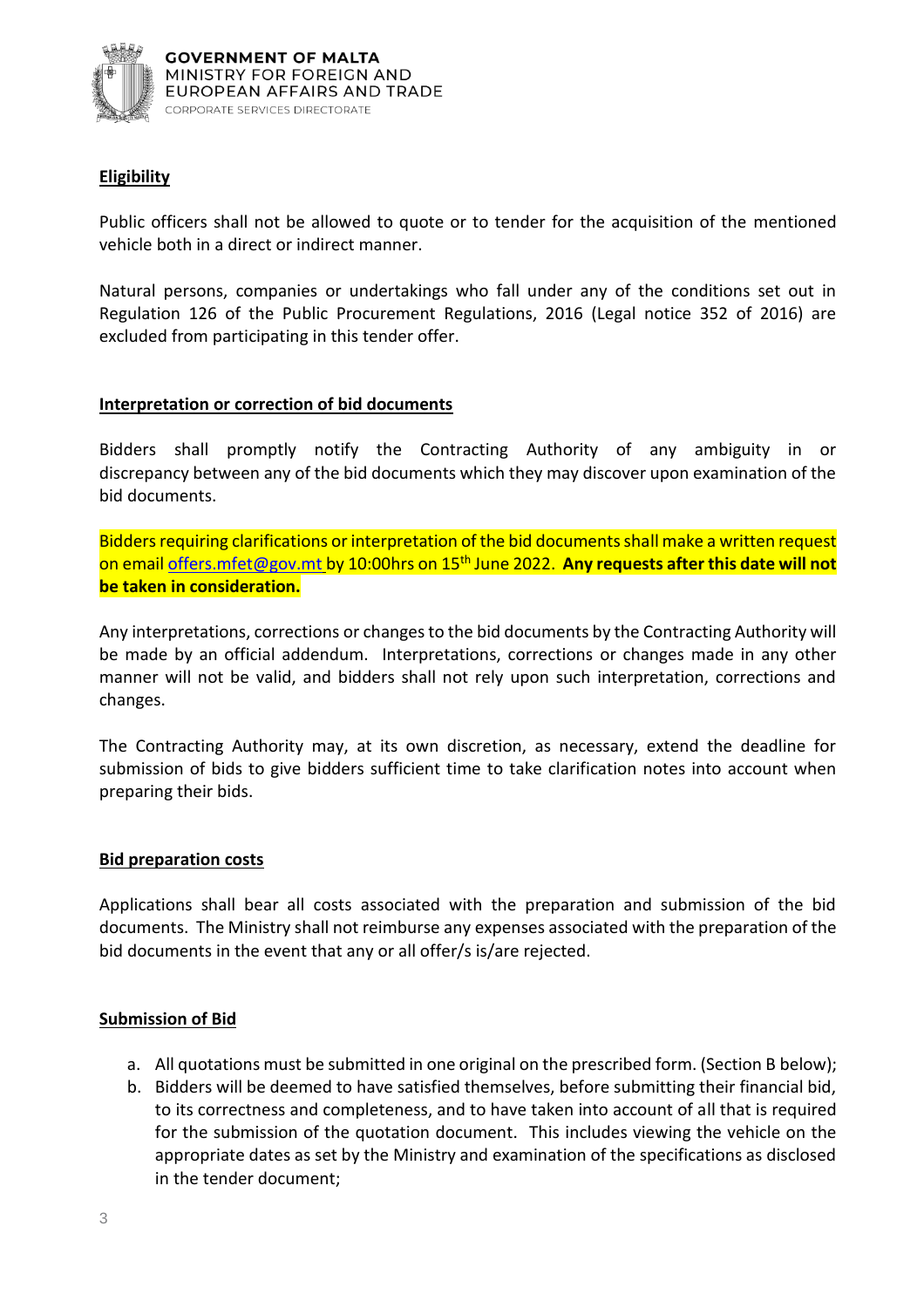

- c. The quotation value must be submitted in Euro Currency  $(\epsilon)$ ;
- d. Documents can be sent only by email on offers. mfet@gov.mt;
- e. Any attachments in the email must be provided in Word, Excel, pdf formats. Other formats will NOT be considered;
- f. Please note that ALL documents must include the reference number. In cases, where this information is not included, the Contracting Authority reserves the right NOT to consider your offer;
- g. Quotes are to be submitted, without any commitment on behalf of the government; and
- h. Please note that it is entirely the Bidder's responsibility to ascertain that the offer is received BEFORE the deadline for submission. Thus the government cannot be held responsible for quotes which are not recorded on the Schedule of Offers sheet after the opening session because these were received after the expiry of the above deadline.

### **Deadline of Submission of Bids**

All bids are to be submitted at the Contracting Authority as indicated in section 7 above, by not later than Friday  $17<sup>th</sup>$  June 2022 at 10:00 hrs. Quotations received after the closing date and time will NOT be considered.

### **Selection and Award Criteria**

The sole award criterion will be the price. The vehicle will be awarded to the highest priced, subject to the following additional conditions:

- a. The Ministry reserves the right to accept or reject any quote and/or to cancel the whole quotation procedure and reject all quotations. The Ministry reserves the right to initiate a new call for quotation, seek new quotes or other forms of disposal in line with the Ministry's procedures: and
- b. Cancellation may occur where:
	- The quotation procedure has been unsuccessful, i.e. where no financially worthwhile offer has been received or where there has been no response at all; and
	- There have been irregularities in the procedure, in particular where these have prevented fair competition.

**Under no circumstances will the Ministry for Foreign and European Affairs and Trade (MFET) be liable for damages, whatever their nature (in particular damages for loss of profits) or in relation to the cancellation of the tender.**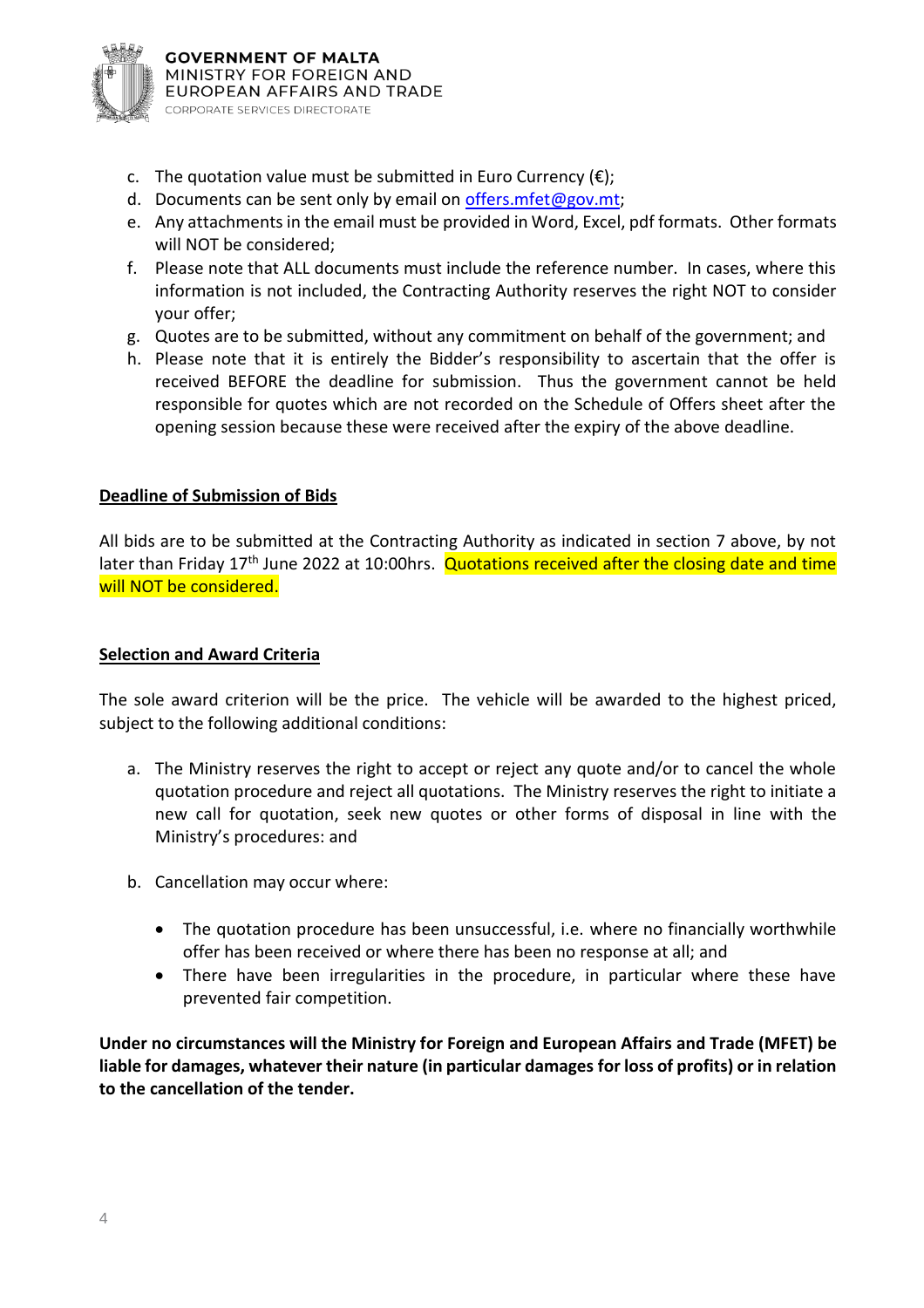

## **Award Notification**

Prior to the expiration of the period of validity of bids, the Contracting Authority shall notify the successful bidder, in writing, that his bid has been recommended for award. Unsuccessful bidders may be notified with the outcome of the evaluation process, and may be provided the following information:

- The name of the successful bidder;
- The recommended price of the successful bidder; and
- Notification that the offer was the highest.

### **Period of validity tender**

- The Ministry reserves the right to maintain the validity of quotation for a period of 90 days after the deadline for submission of tender as indicated in the contract notice;
- The successful quotation must maintain his quote for a further 90 days from the date of notification of the award. The selected bidder/s should collect the vehicle/s within these 30days. The Ministry may extend the delivery period for a further period of 10 days.

#### **Payment to the Contracting Authority**

The successful bidder/s shall pay the sum offered, to the Accounts Section, Ministry for Foreign and European Affairs and Trade, which shall be accepted by the Director Corporate Services MFET prior to the collection of the vehicle.

Payment is only acceptable by the Ministry through a Bank Draft drawn from a local Bank.

#### **Collection of Vehicle**

The successful contractor shall collect the vehicle at his own expense within 30 working days from the day of notification of award. The Ministry reserves the right to cancel the notification of award if the vehicle is not collected within this period.

### **Right of Refusal**

The Contracting Authority reserves the right to refuse any offer, even the most advantageous one.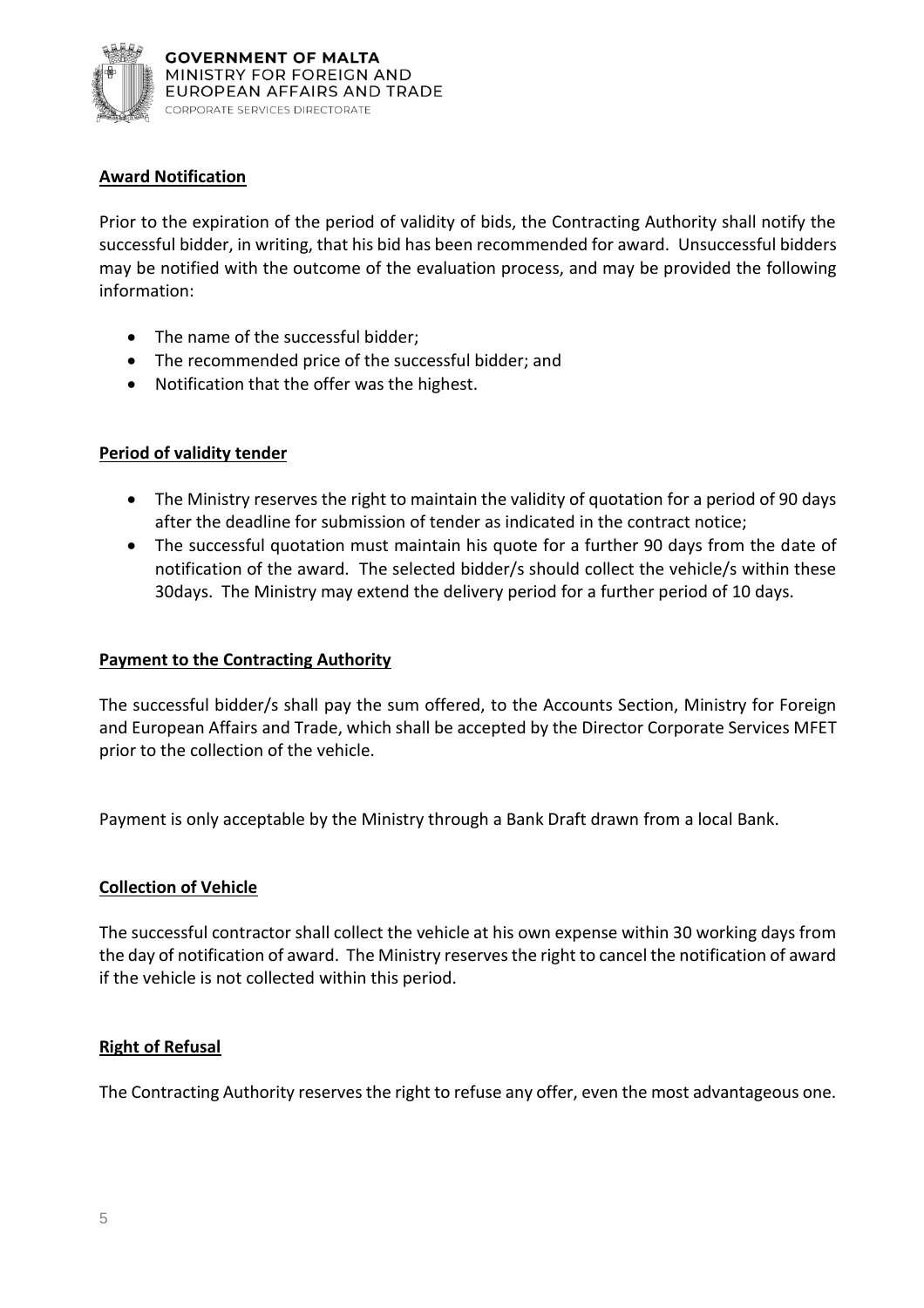

# **CFQ 030/2022 – Sale of 'Tale Quale' Vehicle from the Ministry for Foreign and European Affairs and Trade**

## **Section B: Part I – Quotation Form**

With reference to this request for quotation by the Ministry for Foreign and European Affairs and Trade (MFET), and in terms of the conditions therein mentioned and those thereto.

I/We \_\_\_\_\_\_\_\_\_\_\_\_\_\_\_\_\_\_\_\_\_\_\_\_\_\_\_\_\_\_\_\_\_\_\_ confirm that:

- 1. I/We have examined, and accept in full and in its entirety, the content of this quotation document (including any subsequent Clarifications Notes issued by MFET). I/We hereby accept the contents thereto in their entirety, without reservation or restriction and, in submitting my/our offer, I/We subject myself to all the conditions involved and, in the eventuality my/our offer is accepted, bind myself/ourselves to the prevailing conditions of contract. I/We also understand that any disagreement, contradiction, alteration or deviation shall lead to my/our quotation offer not being considered any further.
- 2. I/We shall pay the sum/s indicated in the Financial Form within the stipulated timeframes, and remove the vehicle in conformity with the attached specification and conditions.
- 3. I/We undertake that this quotation shall not be retracted or withdrawn for a period of 30 calendar days from the deadline of submission of bid, inclusively but shall remain binding and may be accepted by the Government at the time during the said period of 30 calendar days
- 4. I/We note that the MFET is not bound to proceed with this invitation to quote and that it reserves the right to cancel the call for quotations. It will incur no liability towards me/us should it do so.

Signature

Name (in BLOCK LETTERS) *(the person or persons authorized to sign on behalf of the tenderer)*

Date \_\_\_\_\_\_\_\_\_\_\_\_\_\_\_\_\_\_\_\_\_\_\_\_\_\_\_\_\_\_\_\_\_